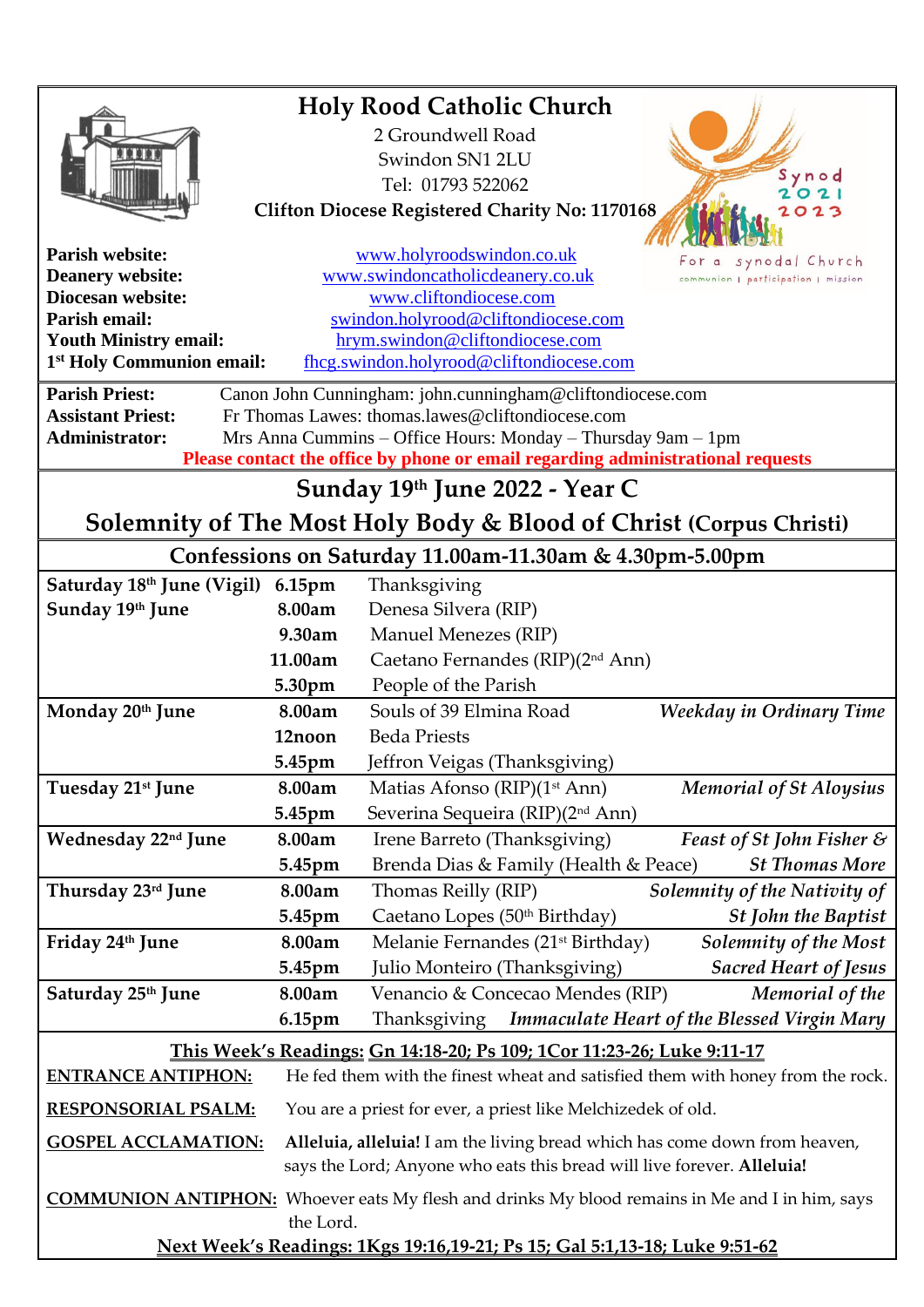**Office Closed** until Monday 20<sup>th</sup> June.

**Second Collection** this weekend is for Day for Life. Next week is for Peter's Pence.

**Confirmation 2022 Reconciliation Services** – all candidates are expected to attend their group's reconciliation service to receive the sacrament of reconciliation before the Confirmation Masses. Group 1 – Wednesday 22nd June 7pm, Group 2 – Thursday 23rd June 7pm.

**Missio Red Boxes:** The treasurer will be available at Masses over the week-end of July 16th/17th, he will be pleased to empty your boxes and / or take contactless payments - if you need your red box collected please email him on [eric.holliday@cliftondiocese.com](mailto:eric.holliday@cliftondiocese.com) In 2021, Holy Rood red box collections and direct giving to Missio came to £3677.07. This helps support the work of people like Sr Mary of the sisters of St Joseph, Director of Pirimiti Hospital in Malawi and many other projects - it makes a difference - thank you all. You can find out more about Missio, Pope Francis's charity for world mission, at<https://missio.org.uk/about-missio/>

**Job Opportunity at Holy Rood** – Youth Worker Role part-time, 25 hours a week, £11-£12 per hour depending on experience. Purpose of role: to develop Youth Ministry provision in Holy Rood parish. To communicate the Gospel message to young people within the church and local catholic schools, and to extensively increase opportunities for young people to be involved in the Catholic Church and to grow in the Catholic faith. If you have Youth work experience and a relevant qualification, or are currently working towards one, and are interested in working with our children and young people, spreading the good news of the gospel, then we would like to hear from you. Further details and an application form are available from the Office, or download them from our website. [Youth Ministry | Holy Rood Church, Swindon \(holyroodswindon.co.uk\)](https://eur02.safelinks.protection.outlook.com/?url=https%3A%2F%2Fwww.holyroodswindon.co.uk%2Fyouth-ministry&data=05%7C01%7Cswindon.holyrood%40cliftondiocese.com%7Ca9e74a0c9d8c4e56555208da42d98795%7Cf10b8f13604e4fa29e1204a7fad22e94%7C0%7C0%7C637895799552873662%7CUnknown%7CTWFpbGZsb3d8eyJWIjoiMC4wLjAwMDAiLCJQIjoiV2luMzIiLCJBTiI6Ik1haWwiLCJXVCI6Mn0%3D%7C3000%7C%7C%7C&sdata=or3mWJhL1NpsEBUhRXa0yEj23x7P2Ww07yYhF%2BxVK1k%3D&reserved=0) Closing date for applications: 15<sup>th</sup> July 2022

**On Fire! Conference:** A two-day conference for Catholic adults to regenerate the spirit of evangelisation in the UK. Takes place at Durham University over the weekend of 9-11 September 2022. A great line-up of speakers, workshops and meals included in the conference fee; and reasonably priced accommodation also available at the university colleges. Bookings for rooms will close at the end of this month, so hurry and book your place today! For more details and to book, please visit [https://youngcatholicadultnetwork.uk/event/on-fire-conference](https://eur02.safelinks.protection.outlook.com/?url=https%3A%2F%2Fyoungcatholicadultnetwork.uk%2Fevent%2Fon-fire-conference&data=05%7C01%7Cswindon.holyrood%40cliftondiocese.com%7C54c27b009dac4a52720708da3832942a%7Cf10b8f13604e4fa29e1204a7fad22e94%7C0%7C0%7C637884087123550524%7CUnknown%7CTWFpbGZsb3d8eyJWIjoiMC4wLjAwMDAiLCJQIjoiV2luMzIiLCJBTiI6Ik1haWwiLCJXVCI6Mn0%3D%7C3000%7C%7C%7C&sdata=tL5sPR%2Fbk4RiTr116QVeBrXTPm5Q35Y48tpkixoGN2M%3D&reserved=0) Transport will be organised from Clifton. Please contact Neil [neilpeixoto@hotmail.co.uk](mailto:neilpeixoto@hotmail.co.uk) or Rina [rina@young](mailto:rina@youngcatholicadultnetwork.uk)[catholicadultnetwork.uk](mailto:rina@youngcatholicadultnetwork.uk) to register interest.

**The paradox of abundance** Over 800 million people go hungry each day. Yet the world produces over 4 billion tons of food and we only need 3.7 billion tons to feed everyone. From all this food produced, a third is wasted. St John Paul II called this 'the paradox of abundance.' Clearly the currently global food system is not working. But as Pope Francis said, "Each of us has a role to play in transforming food systems for the benefit of people and the planet." Let's respond to his call! CAFOD's new campaign is called Fix the Food System. See [www.cafod.org.uk/food](https://eur02.safelinks.protection.outlook.com/?url=http%3A%2F%2Fwww.cafod.org.uk%2Ffood&data=05%7C01%7Cswindon.holyrood%40cliftondiocese.com%7Cdc98574291cf46f7d74a08da38166a65%7Cf10b8f13604e4fa29e1204a7fad22e94%7C0%7C0%7C637883966168429919%7CUnknown%7CTWFpbGZsb3d8eyJWIjoiMC4wLjAwMDAiLCJQIjoiV2luMzIiLCJBTiI6Ik1haWwiLCJXVCI6Mn0%3D%7C3000%7C%7C%7C&sdata=G%2FtIKIl4qoM4oxmGX8WHzYD%2BLgU6djx8Zu%2BSmGk1FXQ%3D&reserved=0) for more information, including an invitation for parish groups to learn about the impact of our food with our *Fix the Food System: a 7-station journey* resource.

## **FUNERALS**

We continue to remember all those who are unwell and those who have died, in our prayers.